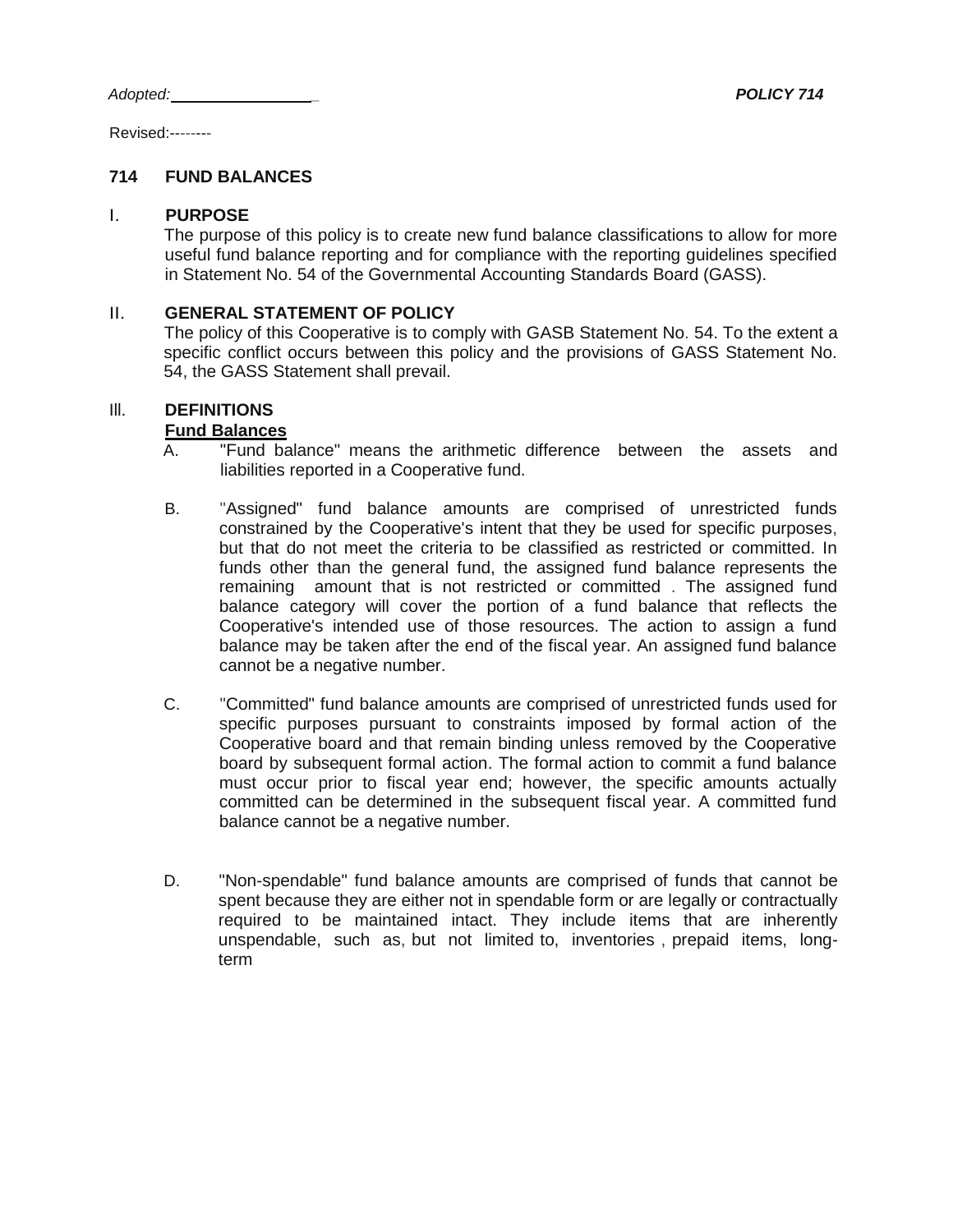receivables, non-financial assets held for resale, or the permanent principal of endowment funds.

- E. "Restricted" fund balance amounts are comprised of funds that have legally enforceable constraints placed on their use that either are externally imposed by resource providers or creditors (such as through debt covenants), granters, contributors, voters, or laws or regulations of other governments, or are imposed by law through constitutional provisions or enabling legislation.
- F. "Unassigned" fund balance amounts are the residual amounts in the general fund not reported in any other classification. Unassigned amounts in the general fund are technically available for expenditure for any purpose. The general fund is the only fund that can report a positive unassigned fund balance. Other funds would report a negative unassigned fund balance should the total of non-spendable, restricted, and committed fund balances exceed the total net resources of that fund.
- G. "Unrestricted" fund balance is the amount of fund balance left after determining both non-spendable and restricted net resources. This amount can be determined by adding the committed, assigned, and unassigned fund balances.

# **Other**

A. "Enabling legislation" means legislation that authorizes a Cooperative to assess, levy, charge, or otherwise mandate payment of resources from external providers and includes a legally enforceable requirement that those resources be used only for the specific purposes listed in the legislation.

## IV. . **REASONS FOR MAINTAINING A FUND BALANCE**

- Unanticipated reductions of projected state aids such as prorations
- Mandated, but unfunded, state or federal programs
- Unanticipated cost increases due to abnormal price increases or inclement weather conditions
- Emergency repairs and/or costs incurred due to fire or other natural disasters
- Greater than anticipated inflation
- Higher than budgeted wage and salary settlements
- Implementation of programs for students not budgeted or higher than expected costs for student served outside the **Cooperative**
- Severance pay and benefits
- Cost of defending and/or settlement of legal actions brought against the Cooperative or required to be provided by the Cooperative.
- Delays in state or county payments
- Generate interest income for the Cooperative to support ongoing programs
- Avoid interest expense costs
- Revenue losses resulting from unanticipated enrollment declines

# V. **CLASSIFICATION OF FUND BALANCES**